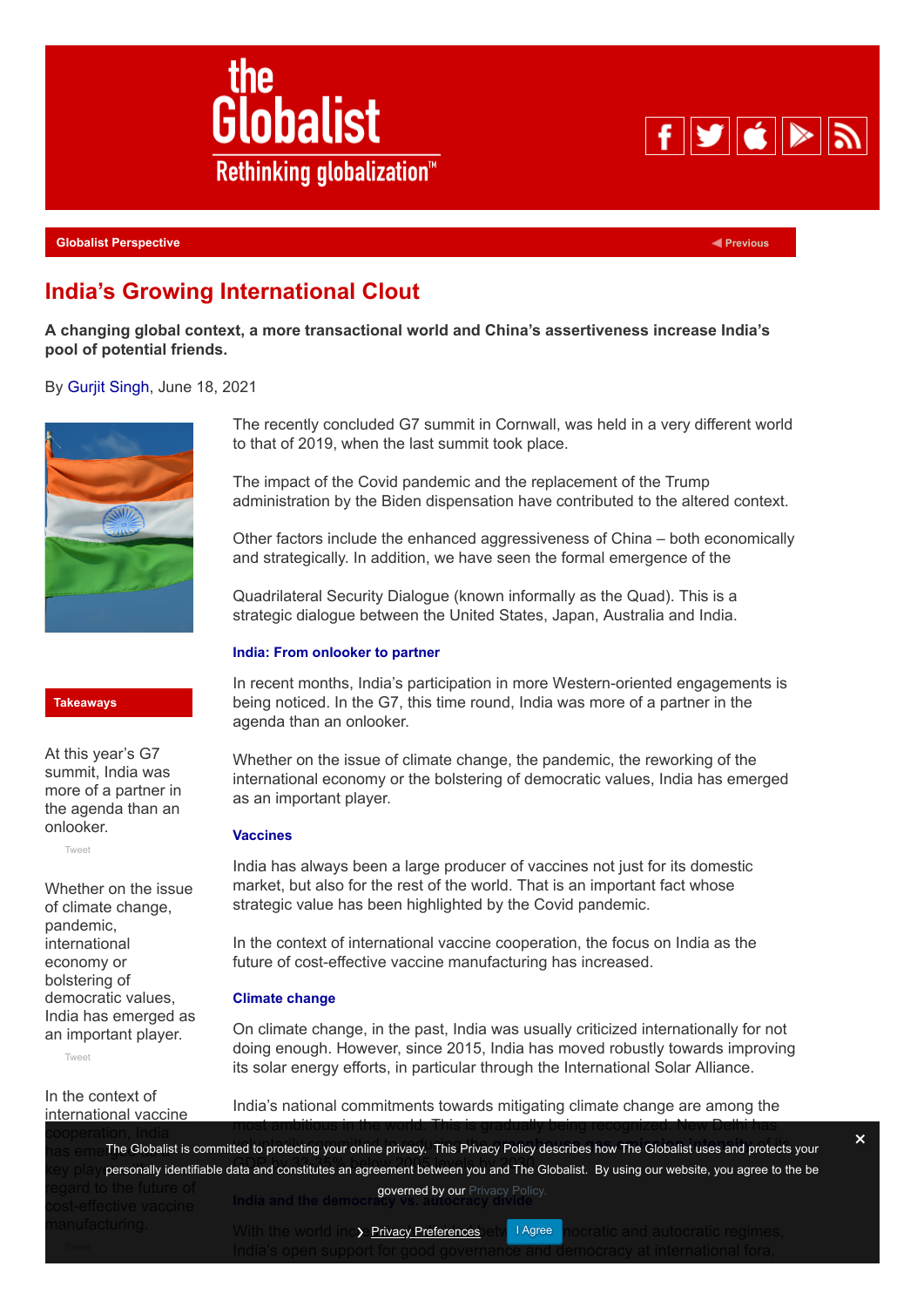In a world divided between democratic and autocratic regimes, India's support for good governance and democracy gives it an important place.

[Tweet](https://twitter.com/intent/tweet?original_referer=https%3A%2F%2Fwww.theglobalist.com%2F&ref_src=twsrc%5Etfw&text=In%20a%20world%20divided%20between%20democratic%20and%20autocratic%20regimes%2C%20India%27s%20support%20for%20good%20governance%20and%20democracy%20gives%20it%20an%20important%20place.&tw_p=tweetbutton&url=https%3A%2F%2Fwww.theglobalist.com%2Findia-growing-international-clout-policy%2F)

Because of the differential nature of their economies, several contradictions of interest remain between India and the G7 nations.

[Tweet](https://twitter.com/intent/tweet?original_referer=https%3A%2F%2Fwww.theglobalist.com%2F&ref_src=twsrc%5Etfw&text=Because%20of%20the%20differential%20nature%20of%20their%20economies%2C%20several%20contradictions%20of%20interest%20remain%20between%20India%20and%20the%20G7%20nations.%20&tw_p=tweetbutton&url=https%3A%2F%2Fwww.theglobalist.com%2Findia-growing-international-clout-policy%2F)

**Collaborations** between developed countries and India help reduce costs as well as improve implementation and delivery of projects.

[Tweet](https://twitter.com/intent/tweet?original_referer=https%3A%2F%2Fwww.theglobalist.com%2F&ref_src=twsrc%5Etfw&text=Collaborations%20between%20developed%20countries%20and%20India%20help%20reduce%20costs%20as%20well%20as%20improve%20implementation%20and%20delivery%20of%20projects.%20&tw_p=tweetbutton&url=https%3A%2F%2Fwww.theglobalist.com%2Findia-growing-international-clout-policy%2F)

India is increasingly seen as a useful and responsible player to uphold the international order. This gives India the new strategic options.

[Tweet](https://twitter.com/intent/tweet?original_referer=https%3A%2F%2Fwww.theglobalist.com%2F&ref_src=twsrc%5Etfw&text=India%20is%20increasingly%20seen%20as%20a%20useful%20and%20responsible%20player%20to%20uphold%20the%20international%20order.%20This%20gives%20India%20the%20new%20strategic%20options.&tw_p=tweetbutton&url=https%3A%2F%2Fwww.theglobalist.com%2Findia-growing-international-clout-policy%2F)

also gives it a special place.

The enhanced strategic value attached to such a stance is giving India the chance to cultivate more friends around the globe.

### **Non-Western partners remain important**

India remains a member of many dialogues that include China, such as the BRICS (Brazil, Russia, India, China, South Africa), the RIC (Russia, India China), the Shanghai Cooperation Organization and the East Asia Summit.

Through these it engages with China and other non-Western partners like Russia, Brazil, South Africa and Central Asia. All these nations remain strategically important to India.

## **Countering Chinese aggression**

However, the global and regional context in which these dialogues take place has altered due to China's aggressive actions, both prior to and after the Covid pandemic.

It is now more necessary than ever to counter these globe-spanning efforts.

India itself faced the brunt of China's aggressive intent in its northern region of Ladakh in June 2020. Tranquility on the long border that India shares with China was maintained for over two decades. China's transgressions shattered this peace.

## **Fresh options needed**

The Chinese intent to rein in India is also evident in its attempts to block New Delhi's access to several international fora.

For example, China is openly opposed to India's attempts to gain a place on the United Nation's permanent security council. This has contributed to India seeking fresh strategic options.

The world is becoming more transactional and crisis-driven. Hence the importance of the recent G7 summit, which manifested the new set of geopolitical engagements that India is developing.

## **New engagements**

The G7 summit was preceded by the India-EU leaders meeting in May, which opened up new areas of cooperation and demonstrated a new willingness for both sides to engage.

In March 2021, the first ever Quad Summit was held. The Quad has become a firm commitment of the Biden administration. And Japan and Australia are equally committed to balancing the relationship with China by vigorously developing alternative partnerships.

## **The Quad**

As a result, the Quad has become more robust.

It is no longer just a security dialogue, but has several new aspects that include vaccine production, the development of new value chains and technologies, as

**Economic potential** personally identifiable data and constitutes an agreement between you and The Globalist. By using our website, you agree to the be The Globalist is committed to protecting your online privacy. This Privacy Policy describes how The Globalist uses and protects your

No doubt that India is **governed by our** [Privacy Policy.](https://www.theglobalist.com/privacy-policy/)<sub>V.</sub> It has a host of domestic



×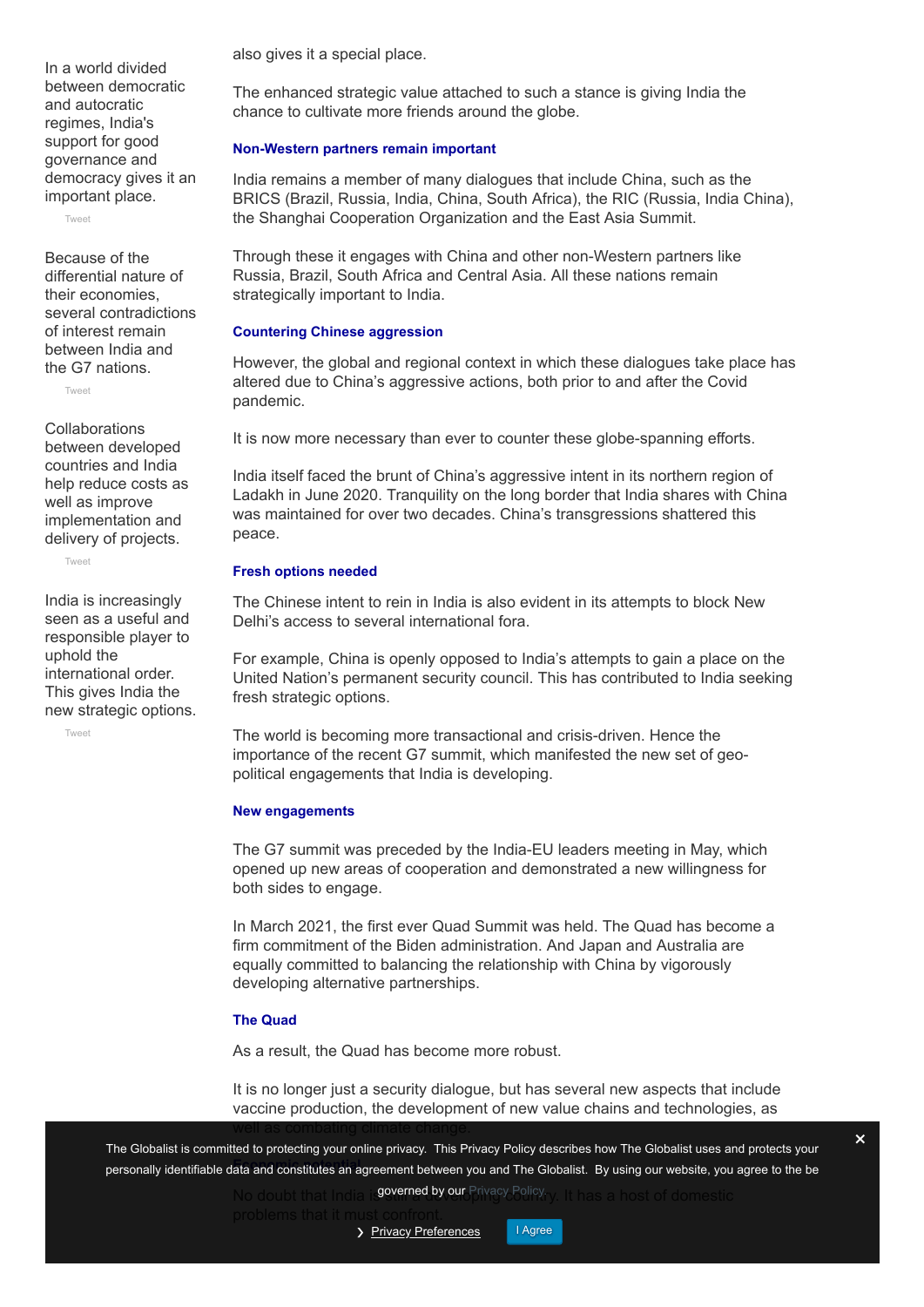However, it offers a huge market. And it is willing to engage positively with the EU and the United States to mutually expand economic opportunities.

India withdrew from the RCEP (Regional Comprehensive Economic Partnership) trade negotiations, due to the Chinese domination of the group. However, it is engaging afresh with Japan and Australia on the economic front.

#### **Supply chain resilience**

This includes the launching of the Supply Chain Resilient Initiative (SCRI), which aims to make supply chains more robust and independent of an overweening dependence on China.

India is also stepping up its engagement with ASEAN nations both as a block and in several trilateral arrangements. The latter include the India-Australia-Indonesia and the India-Australia-France dialogues.

#### **Contradictions remain**

Notwithstanding many positive developments, several contradictions of interest remain between India and the G7 nations. The primary cause for these differences is the differential nature of their economies.

The World Trade Organization will therefore remain a site of rivalry between them. Multilateral or plurilateral joint communiques often do not translate into bilateral agreements.

Countries continue to take positions, in their national interest, regardless of the international commitments they may have undertaken.

#### **G7's China challenge**

G7 countries remain major contributors of overseas development aid, foreign direct investment, trade and technology. However, they are being challenged by China through Beijing's Belt and Road Initiative.

India is an important player in countering this challenge. It is, for example, looking to join hands with Japan as an investor in Africa through the Asia-Africa Growth Corridor (AAGC). It is also developing an India-EU connectivity partnership.

Bringing value to the table

Finally, it is cooperating with the G7 approach to "Build Back Better" world, which will hopefully allow more value based collaborations to build global infrastructure.

Collaborations between the developed countries and India provide complementarities which reduce costs as well as improve implementation and delivery of projects. This is something that brings value to the table.

#### **Conclusion**

The post-pandemic period is hence one where India is building on its potential.

Strategically well placed in the Indian Ocean and willing to play a role in providing maritime security, humanitarian assistance and disaster relief, India is increasingly seen as a useful and responsible player to uphold the international order.

The Globalist is committed to protecting your online privacy. This Privacy Policy describes how The Globalist uses and protects your **More on this topic** personally identifiable data and constitutes an agreement between you and The Globalist. By using our website, you agree to the be governed by our [Privacy Policy.](https://www.theglobalist.com/privacy-policy/)

**[Bon Voyage, World Bank!](https://www.theglobalist.com/bon-voyage-world-bank/)**

- **A Latin Amer<b>) <u>Privacy Preferences</u> on <mark>TAgree I</mark>Is (Part III)**
- **[The Future of the Transatlantic Project](https://www.theglobalist.com/the-future-of-the-transatlantic-project/)**